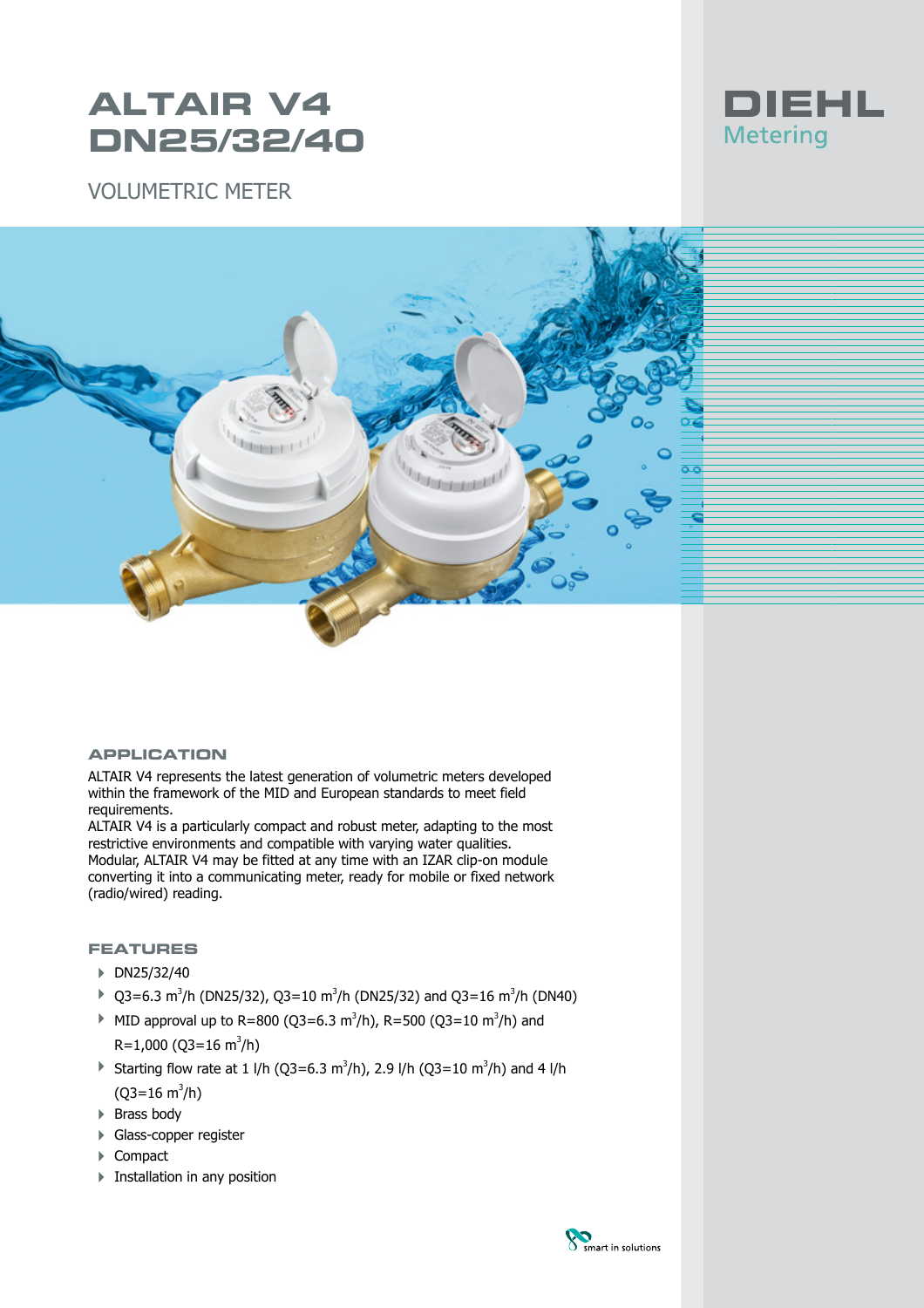## **ALTAIR V4 DN25/32/40**

VOLUMETRIC METER

### **METROLOGICAL DATA**

| Nominal diameter           | <b>DN</b>      | mm            | 25     | 25    | 32     | 32    | 40             |
|----------------------------|----------------|---------------|--------|-------|--------|-------|----------------|
| Length $*$                 |                | <sub>mm</sub> | 260    | 260   | 260    | 260   | 300            |
| Nominal flow rate          | $Q_3$          | $m^3/h$       | 6.3    | 10    | 6.3    | 10    | 16             |
| R standard*                | $Q_3/Q_1$      |               | 160    | 160   | 160    | 160   | 160            |
| Starting flow rate         |                | I/h           |        | 2.9   |        | 2.9   | $\overline{4}$ |
| Minimum flow rate*         | $Q_1$          | l/h           | 39.375 | 62.5  | 39.375 | 62.5  | 100            |
| Transition flow rate*      | Q <sub>2</sub> | I/h           | 63     | 100   | 63     | 100   | 160            |
| Maximum flow rate          | $Q_4$          | $m^3/h$       | 7.875  | 12.5  | 7.875  | 12.5  | 20             |
| Head loss at $Q_3$         |                | bar           | 0.616  | 0.496 | 0.611  | 0.484 | 0.630          |
| Head loss at $Q_4$         |                | bar           | 0.962  | 0.776 | 0.955  | 0.785 | 0.984          |
| Kvs (delta $P=Q^2/KvS^2$ ) |                |               | 8.0    | 14.2  | 8.0    | 14.2  | 20.1           |

\* Other values on request.

#### **APPROVAL**

|                     | ALTAIR V4 DN25/32/40                 |
|---------------------|--------------------------------------|
| MID approval        | LNE-6250 $\vert$ Type A2             |
| Standards           | EN 14154   ISO 4064   OIML R49       |
| Sanitary conformity | ACS   Belgaqua   KTW   WRAS   DM 174 |

#### **REACH**

Information pursuant to Article 33 (1) of Regulation (EC) No 1907/2006 of the European Parliament and of the Council of 18 December 2006:

This product series contains articles with the following substances in a concentration of more than 0.1% weight by weight (w/w): - Lead (CAS no.: 7439-92-1)

#### **TEMPERATURES AND PRESSURE**

|                               |    |        | ALTAIR V4 DN25/32/40 |
|-------------------------------|----|--------|----------------------|
| Water temperature             |    |        | $\degree$ C 0.1  +50 |
| Ambient operating temperature |    |        | $\degree$ C +1  +55  |
| Storage temperature           |    |        | $\degree$ C $-10+55$ |
| Nominal pressure              | PN | bar 16 |                      |

Diehl Metering S.A.S. · Head Office · 67 rue du Rhône · BP 10160 · FR-68304 Saint-Louis Cedex · Phone: + 33 (0)3 89 69 54 00 · Fax: + 33 (0)3 89 69 72 20 · metering-France-info@diehl.com · www.diehl.com/metering<br>Internati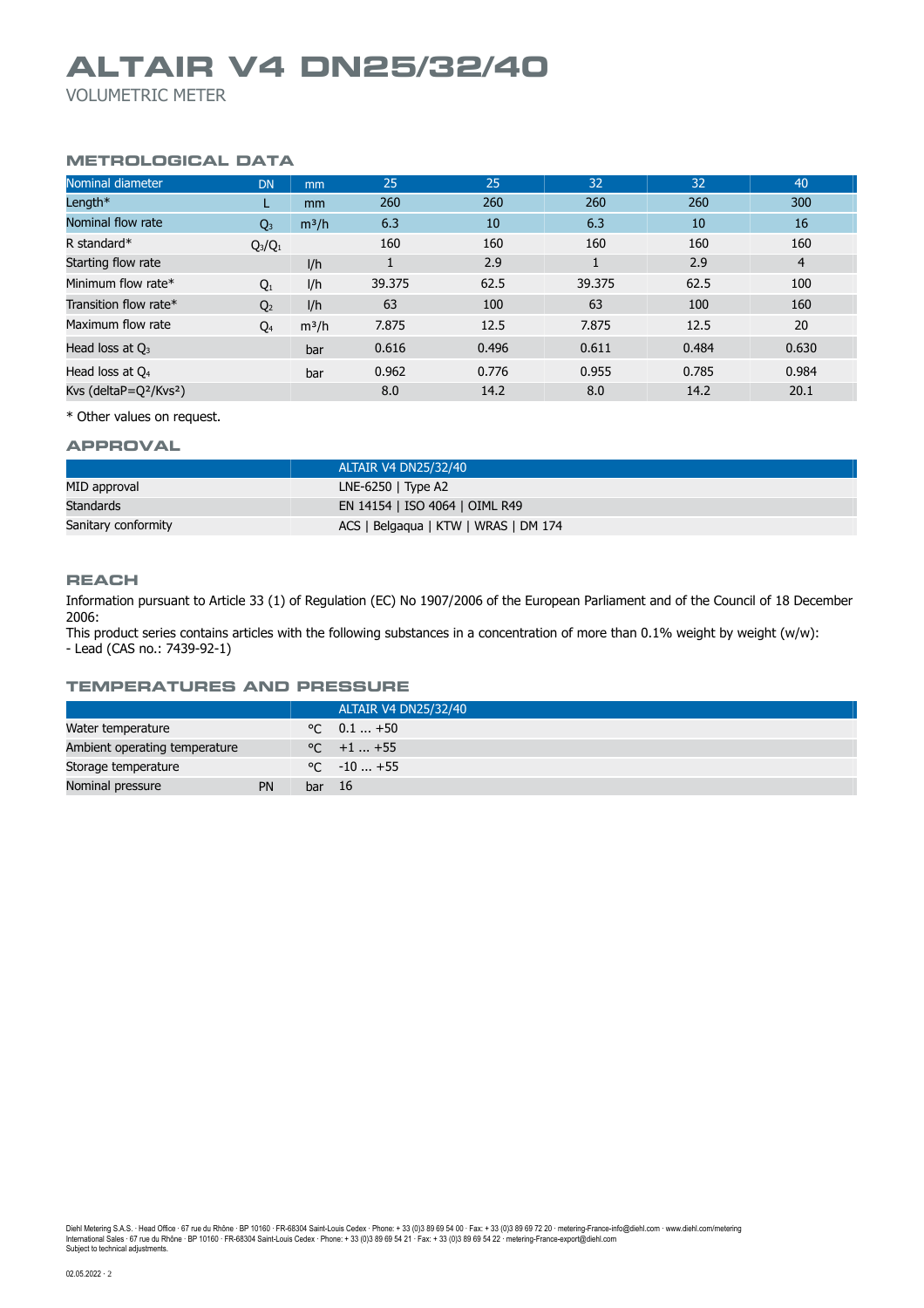## **ALTAIR V4 DN25/32/40**

VOLUMETRIC METER

### **DIMENSIONS**



| Nominal diameter   | <b>DN</b>      | mm      | 25     | 25    | 32    | 32           | 40    |
|--------------------|----------------|---------|--------|-------|-------|--------------|-------|
| Length*            |                | mm      | 260    | 260   | 260   | 260          | 300   |
| Nominal flow rate  | Q <sub>3</sub> | $m^3/h$ | 6.3    | 10    | 6.3   | 10           | 16    |
| Width              | B              | mm      | 132    | 179   | 132   | 179          | 179   |
| Height             | H1             | mm      | 24.3   | 25.3  | 24.3  | 25.3         | 30.5  |
| Height             | H <sub>2</sub> | mm      | 120.3  | 153.5 | 120.3 | 153.5        | 153.5 |
| Thread connections | G              | inch    | 1''1/4 | 1"1/4 | 1"1/2 | 1"1/2        | 2"    |
| Body               |                |         | brass  | brass | brass | <b>brass</b> | brass |
| Weight             |                | kg      | 2.71   | 4.25  | 2.78  | 4.57         | 5.44  |

\* Other values on request.

## **PRECISION CURVE - DN25/32**



DN25/32 - Q<sub>3</sub>=6.3 m<sup>3</sup>



This technology does not require straight length.

Diehl Metering S.A.S. · Head Office · 67 rue du Rhône · BP 10160 · FR-68304 Saint-Louis Cedex · Phone: + 33 (0)3 89 69 54 00 · Fax: + 33 (0)3 89 69 72 20 · metering-France-info@diehl.com · www.diehl.com/metering<br>Internati